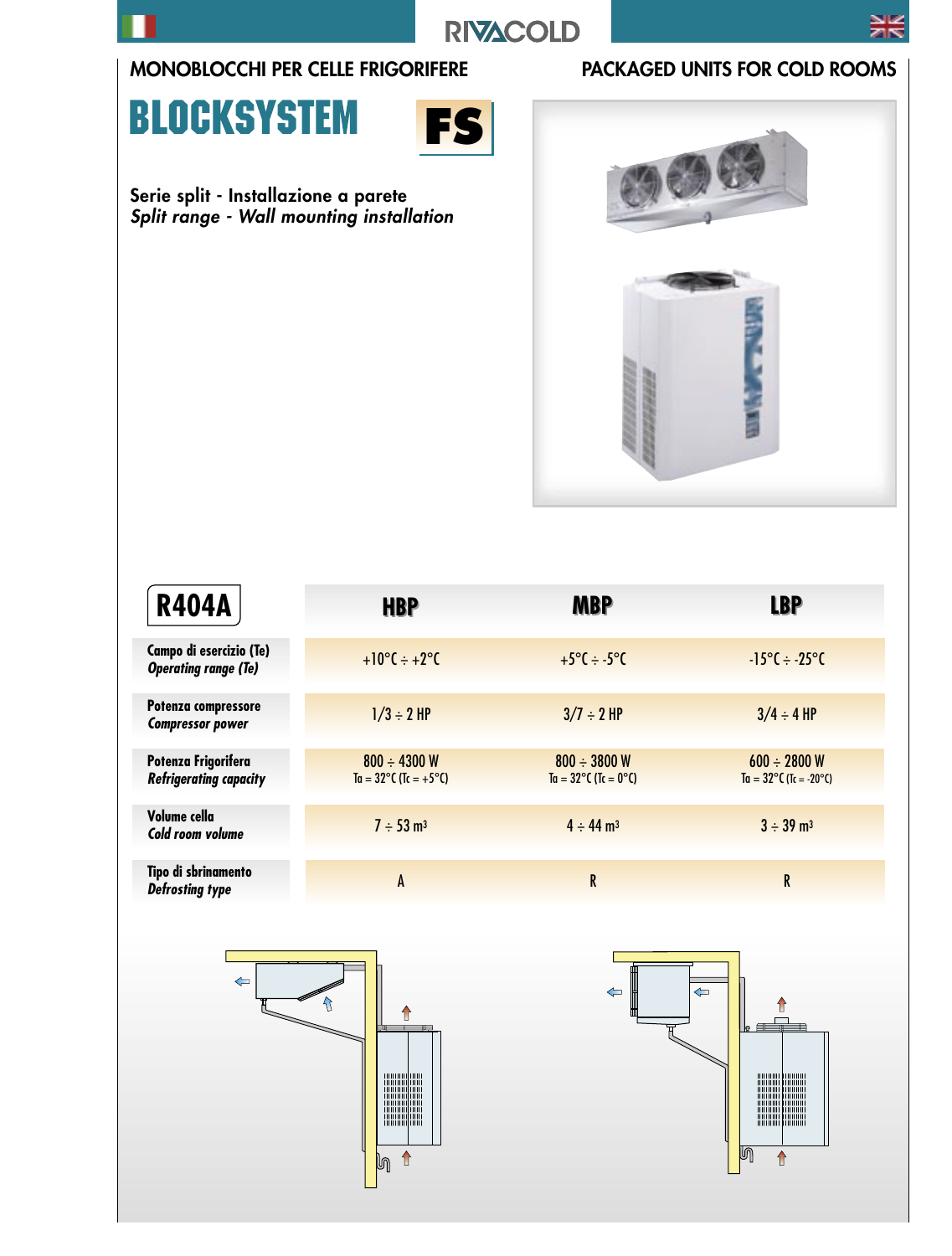**RIVACOLD** 

# **BLOCKSYSTEM**



### **Caratteristiche generali**

**Centralina elettronica di controllo Luce cella con cavo L = 2,5m Micro porta con cavo L = 2,5m Cavo resistenza porta nei modelli LBP con cavo L = 2,5m Pressostato di massima Cavi di connessione evaporatore / unità condensatrice L=10m Espansione a valvola termostatica e a capillare Scarico diretto acqqua di condensa Cavo di alimentazione L = 2,5m Imballo incluso**

### **Optional**

**Tubazioni precaricate nelle lunghezze di 2,5/5/10m Voltaggio diverso Condensazione ad acqua Pannello remoto con cavo da 10m Variatore di velocità ventole condensatore Resistenza carter Pressostato di bassa Espansione a valvola termostatica (dove nnon prevista) Monitor di tensione montato Interruttore magnetotermico differenziale Predisposizione per telegestione e/o Master e Slave Sistema di telegestione**

### **R404A**

#### General features

Electronic control panel Cold room light with 2,5m long cable Door micro switch with 2,5m long cable Door heater cable for LBP items with 2,5m long cable High pressure switch Connecting cables evaporator / condensing unit  $L = 10m$ Expansion by thermostatic valve and capillary tube Condensing water direct discharge Power supply cable 2,5m long cable Package included

### **Optional**

Pre-charged pipe connections of the following lenghts: 2,5/5/10m Different voltage Water condensation Remote control panel with 10m long cable Condenser fan speed variator Crankcase heater Low pressure switch Thermostatic valve expansion (when not provided) Fitted voltage monitor Differential thermomagnetic switch Presetting of electronic remote management and /or Master and Slave Management software system



**Espansione / Expansion**  $C =$  capillare  $\overline{\smash{}}$  capillary tube  $V =$  valvola / valve

Legenda/Legend **Sbrinamento / Defrost**  $A = \text{aria} / \text{air}$  $R =$  resistenza / electrical

**Tipo di compressore / Compressor type**  $E =$  ermetico / hermetic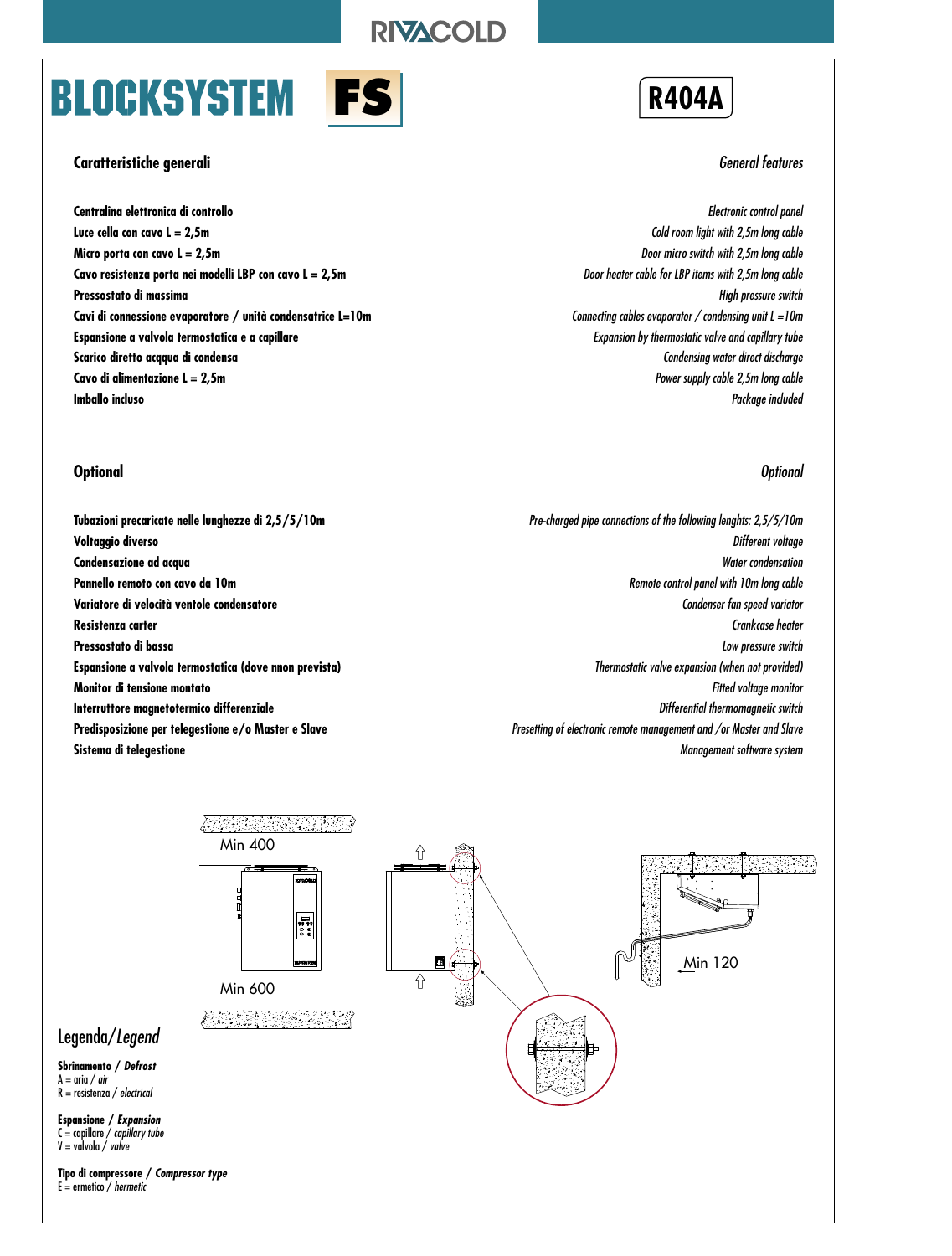## **BLOCKSYSTEM**



**RIVACOLD** 

| <b>R404A</b><br>Code                                                                                                                                                               | Voltage                                                                                                              | Compressor<br>₹                                                                             | ₹<br><b>PED Category</b>                                                                                                                                             | Expansion                               | Š                                                     | Absorption<br>Total<br>引                                             | $9 \times 9$                                                                                                                                 | <b>Condenser fans</b><br>π∛                                            | n° x ø m <sup>3</sup> /h                                                                                                        | Evaporator                                                          | 宣                                              | Weight<br>డ      | ≼ ⊤ູ                                  | $\frac{1}{2}$ $\frac{1}{2}$               | $M = 2$<br>ᄛ                                                   | $\sf II$<br>$J_0S^+$<br>J <sub>2</sub> c<br>킋             | $\leq \frac{1}{2}$            | $5.5^{+}$<br>킋                    | ≤ິີ<br>Refriger                | $\frac{1}{10}$<br>್ಲೆ ಸ        | ation Output/Cold room volume<br>$\leq \frac{1}{n}$                                                                                                                                                                                                                                                                                                                                                                       | $I_0 = 32^{\circ}C$                                                                                                                                                                                               | $\leq \pi$                                                                                                   |                                                                                                                                                                                       | $\leq \frac{1}{n}$                      | $\frac{10}{5}$                                               | $M = \frac{1}{2}$                                     | 3.5 <sub>t</sub><br>ಕ್ಕೆ ಸ್ಥೆ              | $\leqslant$ $\frac{1}{2}$ |                       | $\frac{1}{2}$ $\frac{1}{2}$   |
|------------------------------------------------------------------------------------------------------------------------------------------------------------------------------------|----------------------------------------------------------------------------------------------------------------------|---------------------------------------------------------------------------------------------|----------------------------------------------------------------------------------------------------------------------------------------------------------------------|-----------------------------------------|-------------------------------------------------------|----------------------------------------------------------------------|----------------------------------------------------------------------------------------------------------------------------------------------|------------------------------------------------------------------------|---------------------------------------------------------------------------------------------------------------------------------|---------------------------------------------------------------------|------------------------------------------------|------------------|---------------------------------------|-------------------------------------------|----------------------------------------------------------------|-----------------------------------------------------------|-------------------------------|-----------------------------------|--------------------------------|--------------------------------|---------------------------------------------------------------------------------------------------------------------------------------------------------------------------------------------------------------------------------------------------------------------------------------------------------------------------------------------------------------------------------------------------------------------------|-------------------------------------------------------------------------------------------------------------------------------------------------------------------------------------------------------------------|--------------------------------------------------------------------------------------------------------------|---------------------------------------------------------------------------------------------------------------------------------------------------------------------------------------|-----------------------------------------|--------------------------------------------------------------|-------------------------------------------------------|--------------------------------------------|---------------------------|-----------------------|-------------------------------|
| SH034Z012<br>FSH012Z001<br>00Z600HS-<br>00ZZ00HS:<br>00Z900HS:<br><b>00Z800HS:</b><br><b>SHO40Z012</b><br>SH028Z012<br>SH0222012<br>100Z910HS                                      | 05/8/00#<br>05/8/00<br>230/1/50<br> 05/2/00<br>0S/1/0EZ<br>230/1/50<br>230/1/50<br>230/1/50<br>230/1/50              | $\frac{1}{2}$ $\frac{25}{2}$<br>3/4<br>$\leq \frac{1}{2}$<br>$\leq \leq$<br>$\overline{13}$ | 0.920<br>$\frac{0.880}{2}$<br>0.550<br>0.735<br>0.370<br>0/370<br>0,245<br>$\overline{5}$<br>$38\%$<br>$\circ\circ\circ\circ\circ\circ$                              |                                         | 55 85 85 95 96 96 96 97<br>20 96 96 97 98 99          | ین<br>ما<br>မ္မ<br>$\frac{3}{4}$<br>یج<br>6<br>$\mathbf{r}^{\prime}$ | 1330<br>1350<br>1350<br>005<br>$1\times 300$<br><b>1x254</b><br><b>1x254</b><br><b>N254</b><br><b>N254</b><br><b>N254</b>                    | 2120<br>UZ1<br><b>N21</b><br>1370<br>0861<br>g<br>້ອ<br>ទ្ធ<br>g<br>g3 | 3x254<br>3x254<br>3x254<br>2x200<br>2x254<br>00ZXZ<br>00ZXZ<br>00Z×Z<br>1x200<br>1x200                                          | 1230<br>11170<br>112344<br>1162<br><b>1230</b><br>$\tilde{g}$<br>ទិ | <b>3.3.2.2.2.2.2.</b><br>یں یں<br>سات<br>ده ده | 1992333535       | 1020<br>1221<br>1221<br>1221<br>12321 | $\overline{108}$<br>12.233.32.25<br>124,3 | 818 음호 212 32 32 34 동<br>31 32 32 32 33 34 동                   | 8. 그 은 음 그 없음 유 그 그<br>2                                  | 807<br>50751207268081<br>4453 | 68251528888                       |                                |                                | 78<br>281212128<br>383333                                                                                                                                                                                                                                                                                                                                                                                                 | $\frac{1}{2}$ $\frac{1}{8}$ $\frac{1}{8}$ $\frac{1}{3}$ $\frac{5}{1}$ $\frac{2}{5}$ $\frac{1}{2}$ $\frac{1}{3}$ $\frac{1}{2}$ $\frac{1}{3}$ $\frac{1}{2}$ $\frac{1}{3}$ $\frac{1}{3}$ $\frac{1}{3}$ $\frac{1}{3}$ |                                                                                                              | $\frac{5}{5}$ $\frac{1}{8}$ $\frac{1}{8}$ $\frac{3}{4}$ $\frac{5}{4}$ $\frac{6}{5}$ $\frac{1}{2}$ $\frac{1}{2}$ $\frac{1}{2}$ $\frac{2}{5}$ $\frac{3}{4}$ $\frac{3}{4}$ $\frac{3}{4}$ |                                         | $\frac{5.7587228882}{7.788728822}$                           | \$8 22 12 12 12 13 13 13<br> \$8 12 12 12 13 13 13 13 | <b>ジルアのいはほごおよう</b>                         |                           |                       | マ゙ポム゙ム ン、 ! コ コ コ コ コ コ コ 3 3 |
| <b>R404A</b><br>င်္ဂရ                                                                                                                                                              | Voltage                                                                                                              | Compressor<br>₹                                                                             | ≩                                                                                                                                                                    | <b>PED Category</b><br><b>Expansion</b> | Š                                                     | Absorption<br>Total<br>È                                             | $9 \times 8$                                                                                                                                 | Condenser fans<br>ण∛।                                                  | n°x ø m <sup>3</sup> /h                                                                                                         | Evaporator                                                          | Ξ                                              | Weight           | $\leq \frac{1}{2}$                    | $J°G+$<br>킋                               | ≼                                                              | $1\texttt{u} = 25^\mathrm{o}\texttt{C}$<br>$J_0 = 0$<br>킋 | $\leq \frac{1}{2}$            | -sc<br>큯.                         | $\leq \frac{1}{2}$<br>Refrigel | $\ddot{c}$<br>್ಲೆ ನೆ<br>nollon | $\leq$ $\frac{1}{2}$                                                                                                                                                                                                                                                                                                                                                                                                      | Output/Cold room<br>$Ia = 32^{\circ}C$<br>$\overline{m}^{\circ}$                                                                                                                                                  | $\leqslant$ $\approx$                                                                                        | valume<br>ະຶລ                                                                                                                                                                         | $\leq \frac{1}{2}$                      | 5.54                                                         | $\frac{1}{2}$<br>류                                    | $13^{\circ}C$<br>$\frac{5}{10}$            |                           | $\leqslant$ $\approx$ | ა°<br>აა                      |
| <b>FSM040Z012</b><br><b>5SM034Z012</b><br><b>FSM0222012</b><br><b>FSM006Z00</b><br><b>60Z200WS3</b><br>5M028Z012<br><b>SM016Z001</b><br><b>5 MO12Z00</b><br>00Z600WS:<br>00ZZ00WS: | 1400/3/50<br>0S/8/00t<br>0S/8/00t<br>0S/8/00t<br>0S/1/0EZ<br>230/1/50<br>0S/1/0EZ<br>230/1/50<br>230/1/50<br>0S/1/30 | ដ <b>ដូ</b> ងដ <b>្</b><br>252<br>$\frac{3}{7}$                                             | 0.920<br>088'0<br>0.550<br> 0.370<br>25  <br>       <br>           <br>0,735<br>0.370<br>0,315<br>$\begin{array}{c} \circ \circ \circ \circ \circ \circ \end{array}$ | $\frac{1}{10000}$                       | ន <u>ិត្ត<br/>ខេត្តដូក្តីខ្ព</u><br><b>649</b><br>547 | ม น น<br>ดัน จั<br>4,5<br>ີ                                          | $\frac{1}{25}$<br> x350<br> x350<br><b>1x300</b><br>$1\times 300$<br><b>N254</b><br><b>N254</b><br><b>N254</b><br><b>N254</b><br><b>N254</b> | 121<br>212<br>198<br>UZ1<br>1370<br>ĝ<br>ទ្ធ<br>g<br>້ຮ<br>ទ្ធ         | <br>  3x254 2364<br>  3x254 2364<br>  3x254 2167<br>2x254<br><b>2x200</b><br>00ZXZ<br>00ZXZ<br>00ZXZ<br>00Z<br>00Z <sub>X</sub> | 1170<br>1602<br>ន្ធន្ត<br>g<br>້ອ                                   | 333月 じょうし<br>ೈ<br>ده ده                        | 15.2832825<br>డ్ | 1023<br>1923<br>1923<br>1924<br>1924  | <b>11 プリックスルスルスス</b>                      | 15 22 23 33 34 34<br>25 25 36 36 36 37 37<br>81<br>1128<br>138 |                                                           |                               | 12 32 32 32<br>23 4 4 4 4<br>끊응응응 |                                |                                | $\begin{array}{ l l l l }\hline \texttt{g} & \texttt{g} & \texttt{g} & \texttt{g} & \texttt{g} & \texttt{g} & \texttt{g} & \texttt{g} & \texttt{g} & \texttt{g} & \texttt{g} & \texttt{g} & \texttt{g} & \texttt{g} & \texttt{g} & \texttt{g} & \texttt{g} & \texttt{g} & \texttt{g} & \texttt{g} & \texttt{g} & \texttt{g} & \texttt{g} & \texttt{g} & \texttt{g} & \texttt{g} & \texttt{g} & \texttt{g} & \texttt{g} &$ | <i>もらい</i> こにいかいかね<br>ダイターパンプリング                                                                                                                                                                                  | $ z$ = $\frac{1}{2}$ = $\frac{1}{2}$ = $\frac{1}{2}$ $\frac{1}{2}$ $\frac{1}{2}$ $\frac{1}{2}$ $\frac{1}{2}$ |                                                                                                                                                                                       | 806<br>964 215 2206<br>320 22062<br>323 | 4. 3. 3. 5. 5. 8. 3. 3. 3. 4.<br>ទំន័ន 5. 5. 9 2. 2. 9. 2. 1 |                                                       | 3 おおいびん 1 2 2 2 3<br>2 3 3 4 5 2 2 2 2 2 3 |                           |                       | 234508日にゅうけい                  |

**Condizioni di calcolo rese e assorbimenti (MBP):** temp, gas aspirato +20°C, senza sottoraffreddamento del liquido, surriscaldamento utile 100%<br>**Capacity and absorption calculation conditions (MBP):** suction gas temp. +20° **Condizioni di calcolo rese e assorbimenti (MBP):** temp. gas aspirato +20°C, senza sottoraffreddamento del liquido, surriscaldamento utile 100%

**Capacity and absorption calculation conditions (MBP):** suction gas temp. +20°C, without liquid subcooling, 100% useful heat

| $16 = 30^{\circ}$ C $\left[ 16 = -25^{\circ}$ C $\left[ 16 = -15^{\circ}$ C<br>$n = 25^{\circ}C$<br>ॣॗॗॗ <sub>ॏ</sub><br>42,2<br>25,9<br>21,1<br>17,8<br>ទូ<br>≌<br>$-12632$<br>1324<br>≼<br>225<br>$\overline{5}$<br>ខ្លួ ឌ្ល<br>ឌ្ធ<br>32.1<br>25,<br>$\frac{1}{4}$<br>₹.<br>έě<br>$-13330$<br>$ 226\rangle$<br>1741<br>1180<br>1460<br>0271<br>9ų<br>71<br>ら&ロの225の35メルトリングをしょう。<br>₹<br>8 2 3 3 3 3 3 3 3<br>0 3 3 3 3 3 3 3 3 3<br>≼<br>$\overline{a}$<br>$I_0 = 32^{\circ}$<br>$300^{\circ}C$<br><b>3.2.2.2.2.2.3.8</b> | Refrigeration Output/Cold room volume<br>1. 3. 4. 5. 8. 5. 5. 5. 5.<br>56<br>18 22 32 32 32<br>29 32 32 32 32<br><b>3.4.3.5.4.5.3.4.1.1.</b><br>$\frac{48}{25}$ $\frac{25}{25}$ $\frac{25}{25}$ $\frac{25}{25}$<br>$1a = 43^{\circ}$ |
|-------------------------------------------------------------------------------------------------------------------------------------------------------------------------------------------------------------------------------------------------------------------------------------------------------------------------------------------------------------------------------------------------------------------------------------------------------------------------------------------------------------------------------|--------------------------------------------------------------------------------------------------------------------------------------------------------------------------------------------------------------------------------------|
|                                                                                                                                                                                                                                                                                                                                                                                                                                                                                                                               |                                                                                                                                                                                                                                      |
|                                                                                                                                                                                                                                                                                                                                                                                                                                                                                                                               |                                                                                                                                                                                                                                      |